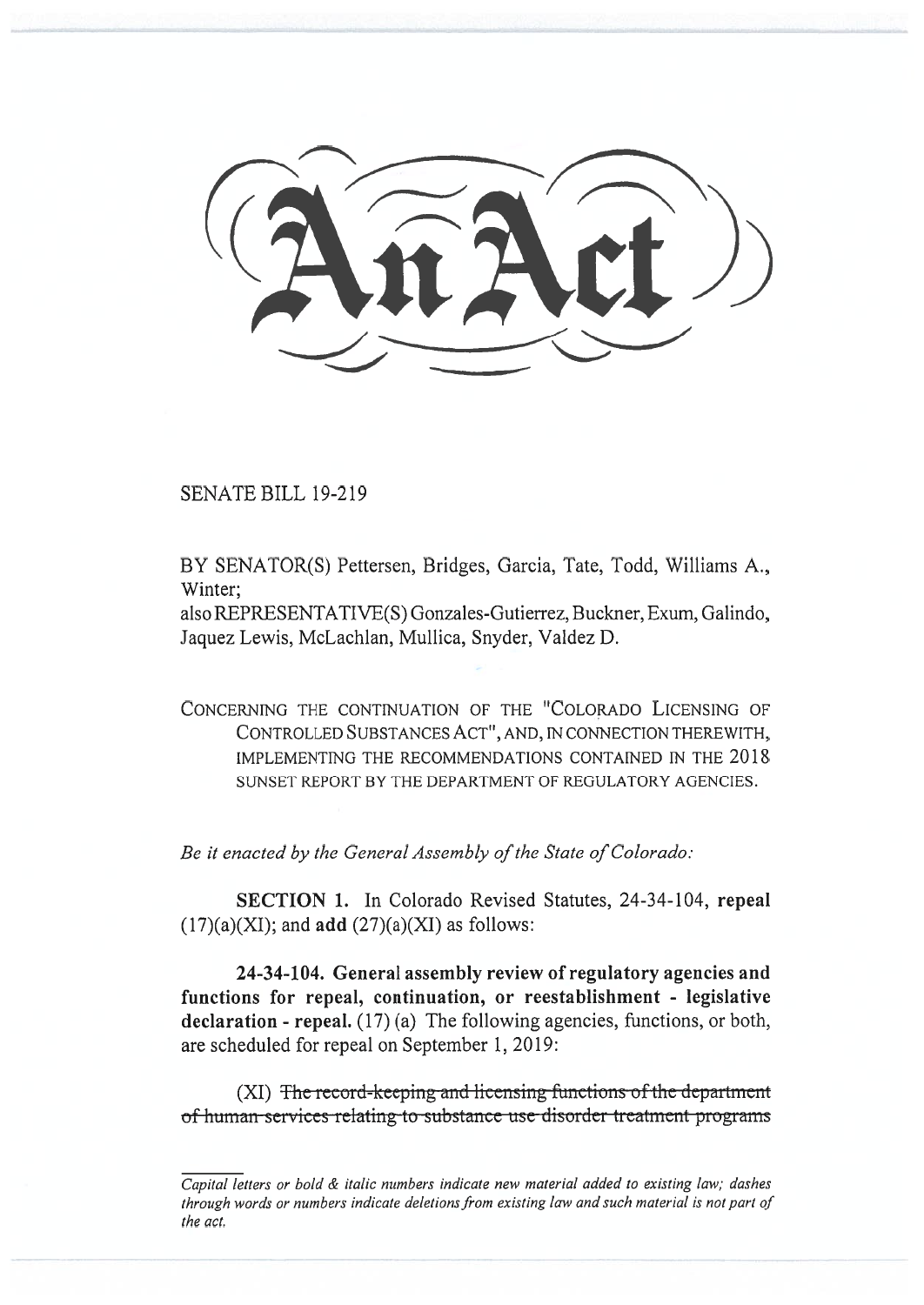under-which controlled substances are compounded, administered, or dispensed in accordance with part 2 of article 80 of title 27;

(27) (a) The following agencies, functions, or both, are scheduled for repeal on September 1, 2026:

(XI) THE RECORD-KEEPING, LICENSING, AND CENTRAL REGISTRY FUNCTIONS OF THE DEPARTMENT OF HUMAN SERVICES RELATING TO SUBSTANCE USE DISORDER TREATMENT PROGRAMS UNDER WHICH CONTROLLED SUBSTANCES ARE COMPOUNDED, ADMINISTERED, OR DISPENSED IN ACCORDANCE WITH PART 2 OF ARTICLE 80 OF TITLE 27;

**SECTION 2.** In Colorado Revised Statutes, 27-80-203, amend (3),  $(6)(a)(II)$ , and  $(23.5)$ ; repeal  $(23)$ ; and add  $(16.5)$  as follows:

27-80-203. Definitions. As used in this part 2, unless the context otherwise requires:

(3) "Administer" means to apply a controlled substance, whether by injection, inhalation, ingestion, or any other means, directly to the body of a patient. or research subject.

(6) (a) "Compound" means to prepare, mix, assemble, package, or label a drug or device:

(II) For the purpose of, or as an incident to, research, teaching or chemical analysis and not for sale or dispensing.

(16.5) "OPIOID TREATMENT PROGRAM" MEANS A TREATMENT PROGRAM LICENSED PURSUANT TO THIS PART 2 AND CERTIFIED AS AN OPIOID TREATMENT PROGRAM BY THE FEDERAL SUBSTANCE ABUSE AND MENTAL HEALTH SERVICES ADMINISTRATION PURSUANT TO THE RULES OF THE FEDERAL DEPARTMENT OF HEALTH AND HUMAN SERVICES AND THE FEDERAL DRUG ENFORCEMENT ADMINISTRATION, TO PROVIDE MEDICATION-ASSISTED TREATMENT FOR PEOPLE DIAGNOSED WITH AN OPIOID-USE DISORDER.

(23) "Researcher" means any person licensed by the department pursuant-to-this part-2 to experiment with, study, or test any controlled substance within this state and includes analytical laboratories.

## PAGE 2-SENATE BILL 19-219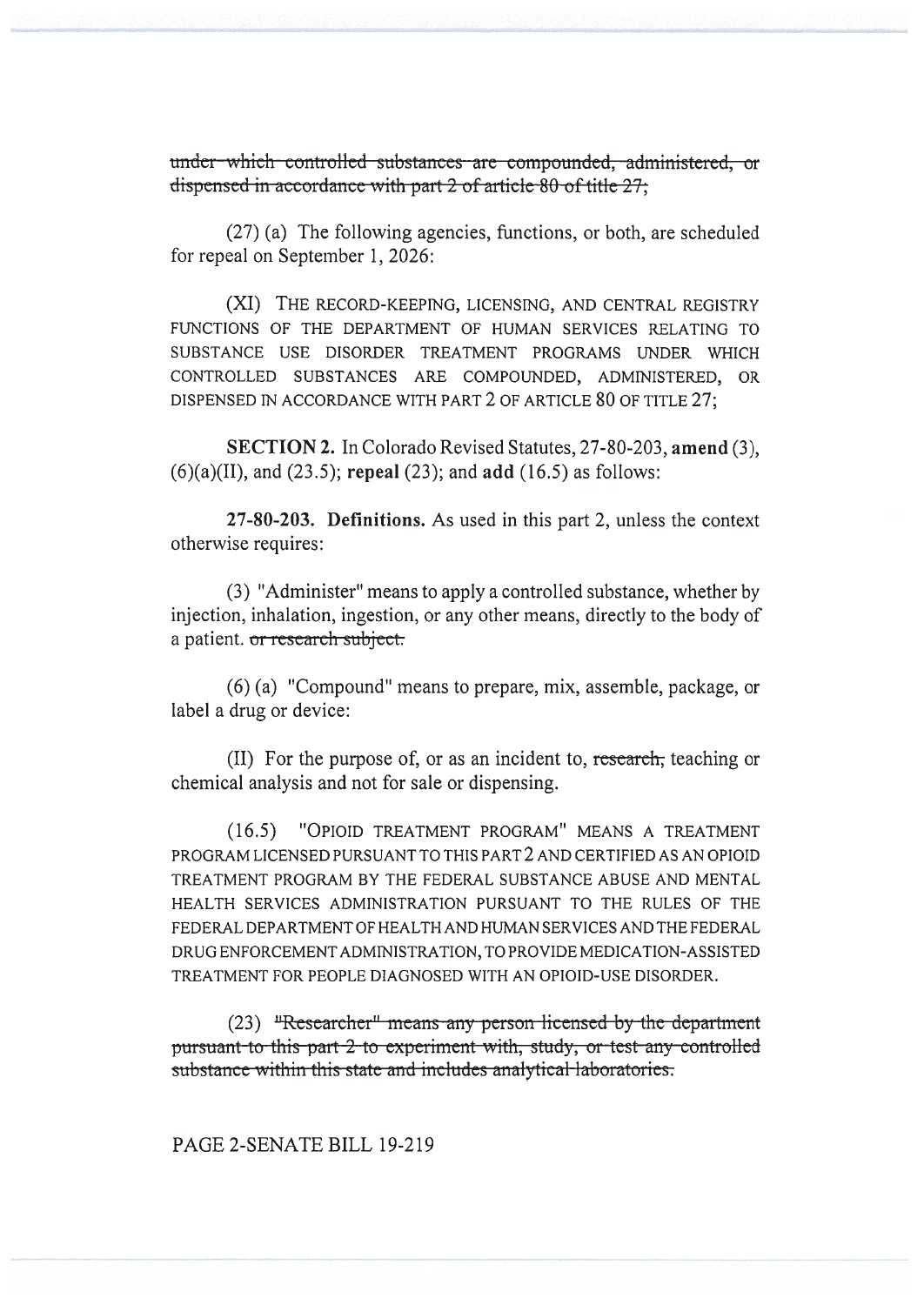(23.5) "Substance use disorder treatment program" means a program licensed pursuant to this part 2 for the detoxification, withdrawal, or maintenance treatment of a person with a substance use disorder. "SUBSTANCE USE DISORDER TREATMENT PROGRAM" INCLUDES AN OPIOID TREATMENT PROGRAM.

**SECTION 3.** In Colorado Revised Statutes, 27-80-204, **amend**   $(1)(b)(I)$  and  $(2)$ ; and **repeal**  $(5)$  as follows:

**27-80-204. License required - controlled substances - repeal.**  (1) (b) (I) This subsection (1) is repealed, effective  $S$ eptember 1, 2019 SEPTEMBER 1, 2026.

(2) Persons licensed as required under this part 2, or otherwise licensed as required by federal law, may possess, distribute, dispense, OR administer or conduct or do research with controlled substances only to the extent authorized by their licenses and in conformity with the provisions of this part 2 and with article 18 of title 18. C.R.S.<br>(5) The departmen extent authorized by their licenses and in conformity with the provisions of this part 2 and with article 18 of title 18.  $C.R.S.$ 

researcher of marijuana or marijuana concentrate.

**SECTION 4.** In Colorado Revised Statutes, 27-80-205, **amend** (1) introductory portion; and **repeal** (3)(a) as follows:

**27-80-205. Issuance of license - fees.** (1) The department, as provided in section 27-80-204 (1), shall issue the appropriate license to each researcher and substance use disorder treatment program meeting all the requirements of this part 2 unless it determines that the issuance of the license would be inconsistent with the public interest. In determining the public interest, the department shall consider the following factors:

 $(3)$  (a) The initial-and-annual license fees are as follows:

 $(H)$ -Repealed.

(II) Rcseai c **els**

**SECTION 5.** In Colorado Revised Statutes, 27-80-207, **repeal** (2) as follows:

PAGE 3-SENATE BILL 19-219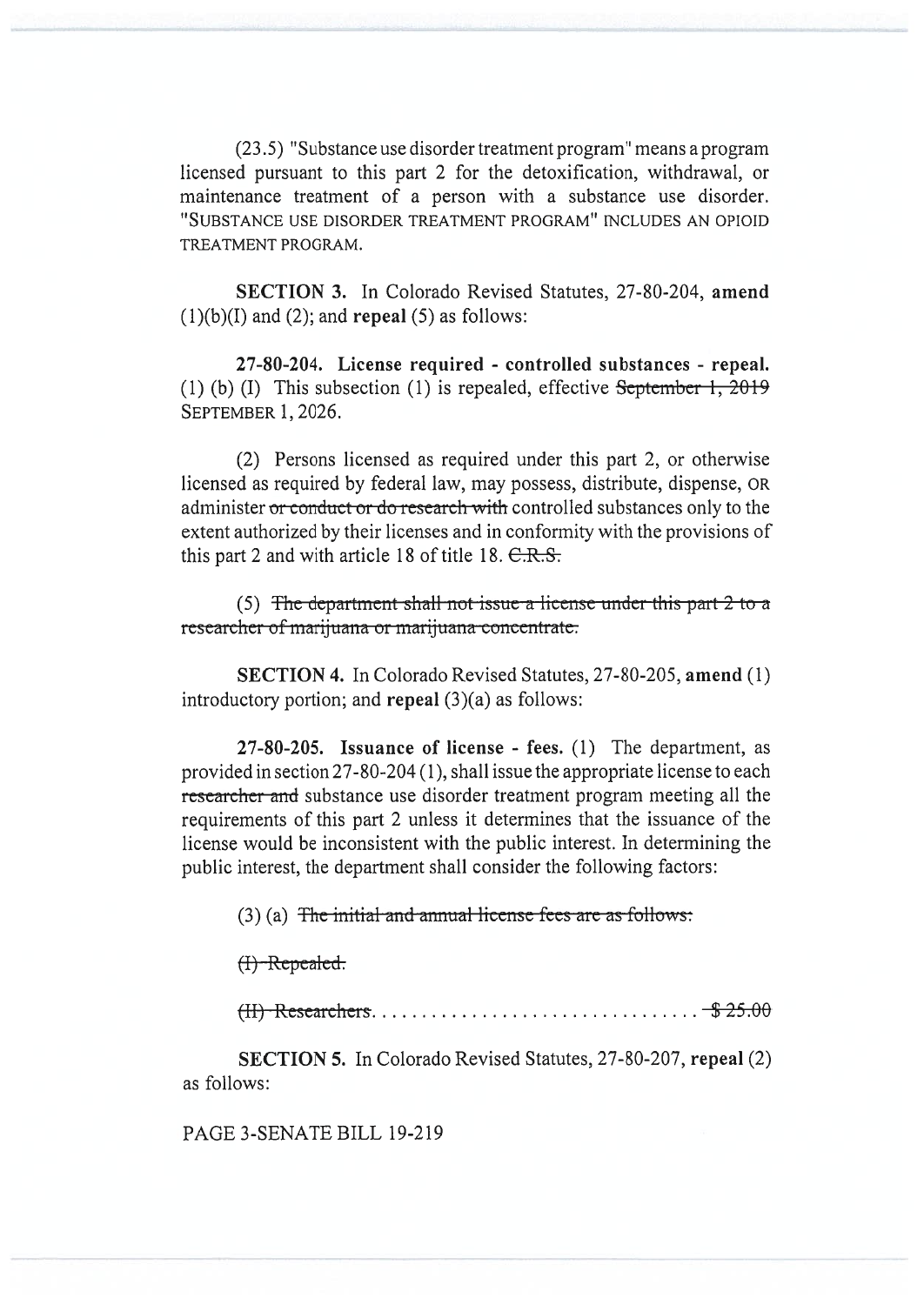27-80-207. Qualifications for license. (2) Any person registered as a researcher by the federal government is presumed to possess the qualifications described in this section as long as his or her federal registration is valid.

**SECTION 6.** In Colorado Revised Statutes, 27-80-208, amend (1) introductory portion and  $(1)(c)$ ; and add  $(5)$  as follows:

27-80-208. Denial, revocation, or suspension of license - other disciplinary actions - notice - repeal. (1) The department may deny. suspend, or revoke a license issued under this part 2 pursuant to article 4 of title 24,  $\text{C-R.S.}$  or take other disciplinary action as set forth in subsection (2.5) of this section, at the department's discretion, upon a finding that the licensee:

(c) Has had his or her federal registration to manufacture, conduct research on, distribute, or dispense a controlled substance suspended or revoked; or

(5) (a) ON OR BEFORE JULY 1, 2020, THE DEPARTMENT SHALL DEVELOP AND IMPLEMENT A FORMAL, SIMPLE, ACCURATE, AND OBJECTIVE SYSTEM TO TRACK AND CATEGORIZE COMPLAINTS MADE AGAINST A LICENSEE AND DISCIPLINARY ACTION TAKEN PURSUANT TO THIS PART 2.

(b) (I) THE EXECUTIVE DIRECTOR SHALL NOTIFY IN WRITING THE HEALTH AND HUMAN SERVICES COMMITTEE OF THE SENATE AND THE PUBLIC HEALTH CARE AND HUMAN SERVICES COMMITTEE OF THE HOUSE OF REPRESENTATIVES, OR THEIR SUCCESSOR COMMITTEES, OF THE DATE ON WHICH THE DEPARTMENT HAS IMPLEMENTED THE SYSTEM DESCRIBED IN SUBSECTION  $(5)(a)$  OF THIS SECTION.

(II) THIS SUBSECTION (5)(b) IS REPEALED, EFFECTIVE JULY 1, 2021.

SECTION 7. In Colorado Revised Statutes, 27-80-211, amend  $(2)(b)$  as follows:

27-80-211. Enforcement and cooperation.  $(2)$  The department shall cooperate with all agencies charged with the enforcement of the laws of this state, all other states, and the United States relating to controlled substances. To this end, the department shall:

PAGE 4-SENATE BILL 19-219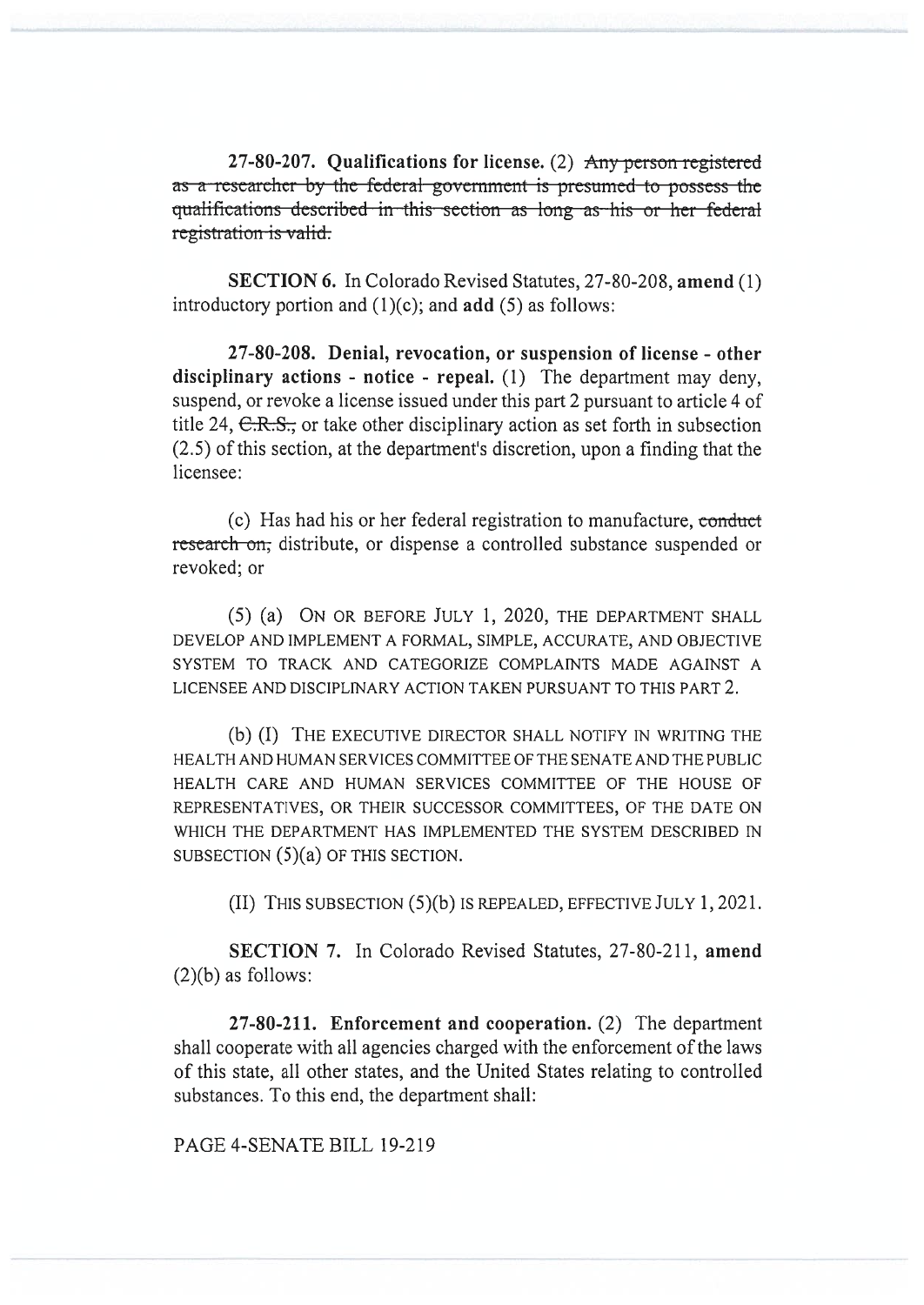(b) Cooperate with the bureau and with local, state, and other federal agencies by maintaining a centralized unit to accept, catalogue, file, and collect statistics, including records of dependent and other controlled substance law offenders within the state, and make the information available for federal, state, and local law enforcement or regulatory purposes. The department shall not furnish the name or identity of a patient or research subject whose identity could not be obtained under section 27-80-212.

**SECTION 8.** In Colorado Revised Statutes, 27-80-213, **amend** (2); and **add** (3) as follows:

**27-80-213. Rules - policies.** (2) The department shall promulgate rules, in accordance with article 4 of title 24, for research programs and for the conduct of detoxification treatment, maintenance treatment, and withdrawal treatment programs for substance use disorders related to controlled substances.

(3) THE DEPARTMENT SHALL DEVELOP A POLICY THAT SEPARATES THE ADMINISTRATION OF THIS PART 2 FROM THE ADMINISTRATION OF ARTICLE 81 OF THIS TITLE 27. THE POLICY MUST ENSURE THAT THE DEPARTMENT'S PERFORMANCE OF ITS DUTIES PURSUANT TO THIS PART 2 DOES NOT INTERFERE WITH THE PERFORMANCE OF ITS DUTIES AS REQUIRED BY ARTICLE 81 OF THIS TITLE 27.

**SECTION 9.** In Colorado Revised Statutes, **add** 27-80-215 as follows:

**27-80-215. Central registry - registration required - notice repeal.** (1) (a) ON OR BEFORE JULY 1, 2020, THE DEPARTMENT SHALL DEVELOP OR PROCURE A SECURE ONLINE CENTRAL REGISTRY, REFERRED TO IN THIS SECTION AS THE "REGISTRY", TO REGISTER PATIENTS TREATED IN A SUBSTANCE USE DISORDER TREATMENT PROGRAM.

(b) THE DEPARTMENT SHALL OPERATE AND MAINTAIN THE REGISTRY OR ENTER INTO AN AGREEMENT WITH A THIRD PARTY TO OPERATE AND MAINTAIN THE REGISTRY ON ITS BEHALF.

(c) EACH OPIOID TREATMENT PROGRAM SHALL REGISTER AND MAINTAIN AN ACCOUNT WITH THE REGISTRY.

PAGE 5-SENATE BILL 19-219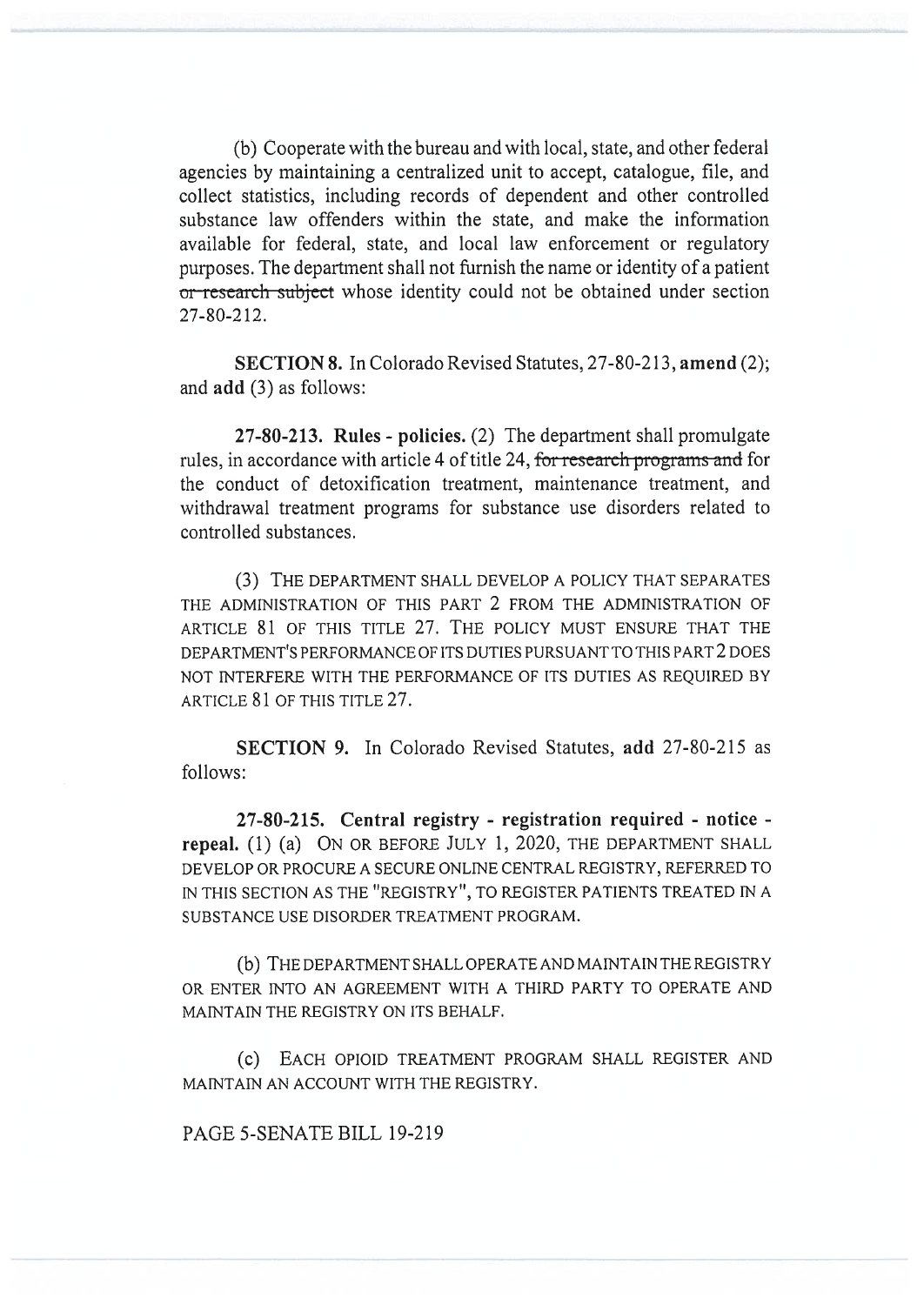(d) (I) THE EXECUTIVE DIRECTOR SHALL NOTIFY IN WRITING THE HEALTH AND HUMAN SERVICES COMMITTEE OF THE SENATE AND THE PUBLIC HEALTH CARE AND HUMAN SERVICES COMMITTEE OF THE HOUSE OF REPRESENTATIVES, OR THEIR SUCCESSOR COMMITTEES, OF THE DATE ON WHICH THE DEPARTMENT HAS IMPLEMENTED THE REGISTRY DESCRIBED IN SUBSECTION (1)(a) OF THIS SECTION.

(II) THIS SUBSECTION (1)(d) IS REPEALED, EFFECTIVE JULY 1, 2021.

(2) (a) (I) IN ORDER TO PREVENT SIMULTANEOUS ENROLLMENT OF A PATIENT IN MORE THAN ONE OPIOID TREATMENT PROGRAM, EACH OPIOID TREATMENT PROGRAM SHALL FULLY PARTICIPATE IN THE REGISTRY, INCLUDING SUBMITTING A QUERY TO THE REGISTRY FOR EACH PATIENT AND ENTERING IN PATIENT INFORMATION AS REQUIRED BY THIS PART 2 AND DEPARTMENT RULE.

(II) FOR EACH PATIENT, THE ENTRY INTO THE REGISTRY MUST INCLUDE THE PATIENT'S NAME, THE OPIOID TREATMENT PROGRAM PROVIDING TREATMENT TO THE PATIENT, AND ANY INFORMATION THE DEPARTMENT DEEMS NECESSARY TO FURTHER THE GOALS OF THIS PART 2.

(III) ANY PERSON SEEKING TREATMENT FROM AN OPIOID TREATMENT PROGRAM MUST PROVIDE THE PROGRAM WITH ANY INFORMATION REQUIRED BY THIS SECTION AND AUTHORIZE THE PROGRAM TO QUERY THE REGISTRY. A PROGRAM MAY NOT QUERY OR ENTER ANY INFORMATION INTO THE REGISTRY WITHOUT AUTHORIZATION FROM THE PATIENT.

(b) THE DEPARTMENT SHALL ESTABLISH THE METHOD FOR OPIOID TREATMENT PROGRAMS TO ENTER INFORMATION INTO THE REGISTRY AND QUERY THE REGISTRY FOR INFORMATION CONCERNING PROSPECTIVE PATIENTS.

(3) (a) THIS SECTION IS REPEALED, EFFECTIVE SEPTEMBER 1, 2026.

(b) PRIOR TO THE REPEAL, THE DEPARTMENT OF REGULATORY AGENCIES SHALL REVIEW THE REGISTRATION FUNCTIONS OF THE DEPARTMENT AS PROVIDED IN SECTION 24-34-104.

**SECTION 10. Act subject to petition - effective date.** This act takes effect at 12:01 a.m. on the day following the expiration of the

PAGE 6-SENATE BILL 19-219